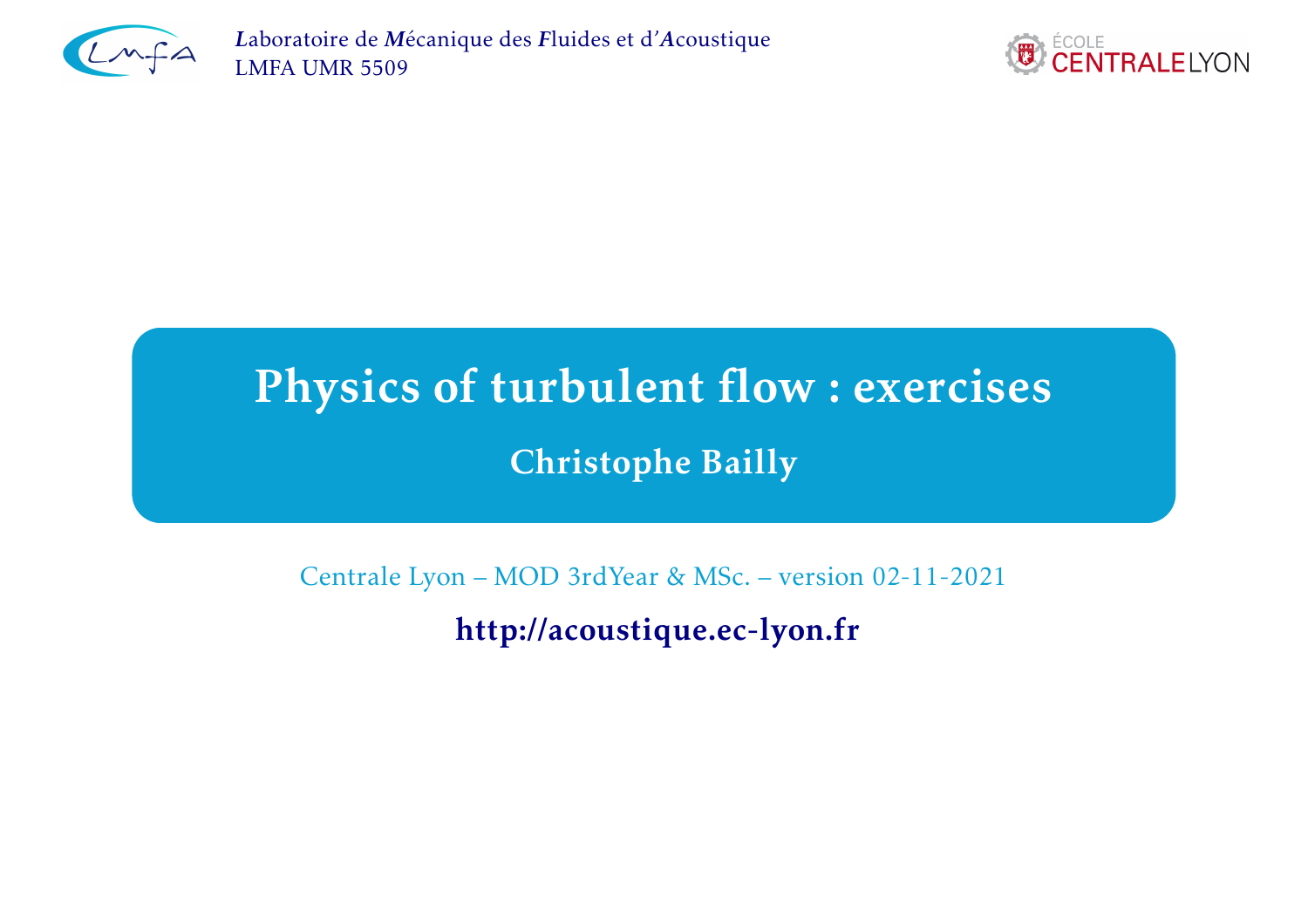Fluctuating velocity signal in the shear layer of <sup>a</sup> subsonic round jet  $\bullet$ (measured by crossed-wire probes at  $x_1 = 2D$ ,  $x_2 = D/2$ ,  $x_3 = 0$ )

Nozzle diameter *D* = 50 mm, exit velocity *U*<sup>*j*</sup> = 30 m.s<sup>-1</sup>  $\sim$  Reynolds number Re<sub>D</sub> = 10<sup>5</sup>



Courtesy of Emmanuel Jondeau (LMFA) for the data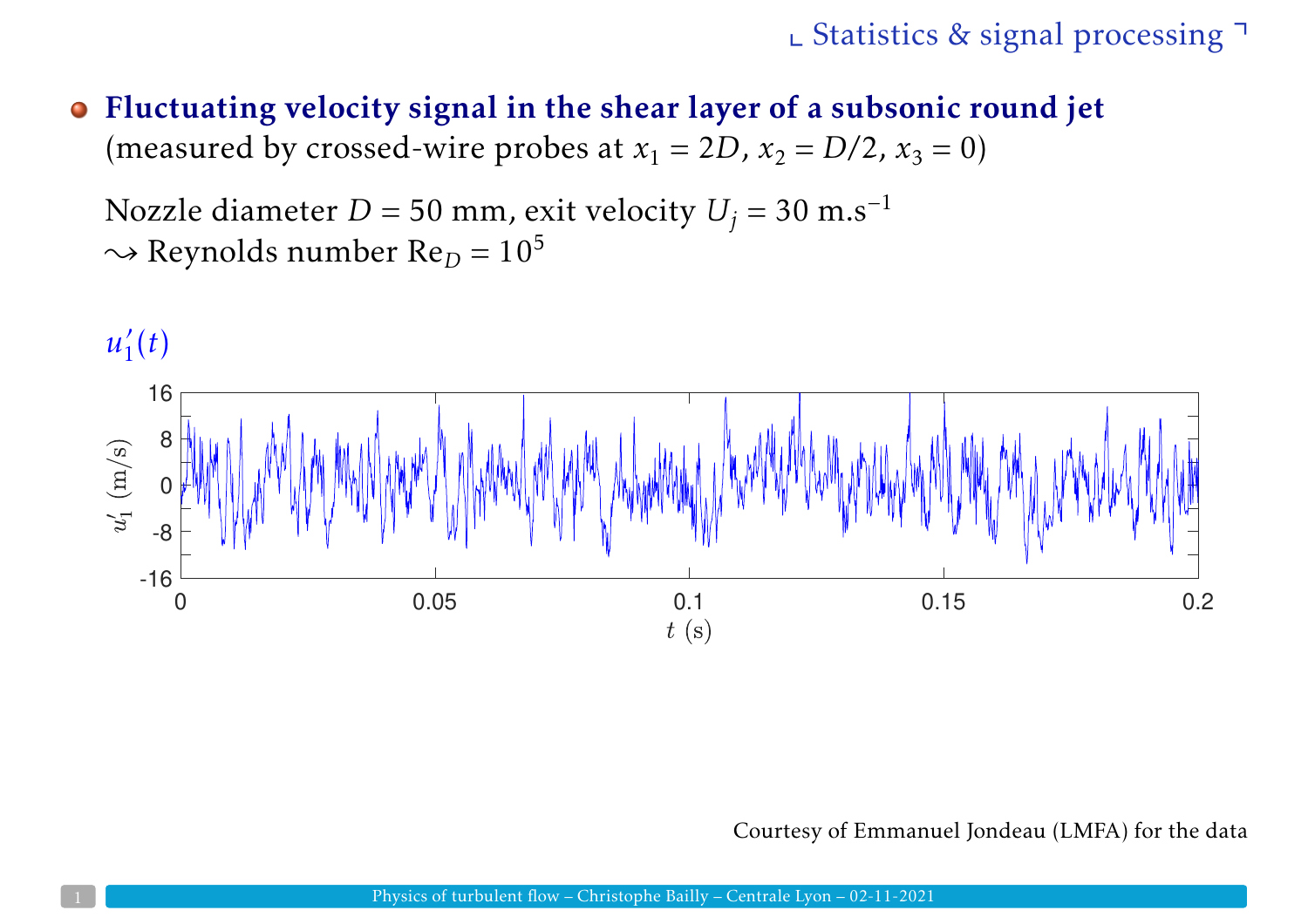# Fluctuating velocity signal in the shear layer of <sup>a</sup> jet (cont.)  $u'_{1}(t)$  and  $u'_{2}(t)$  with  $\xi = u'_{\alpha}(t)/u_{\alpha \text{rms}}$







### Interpretation ?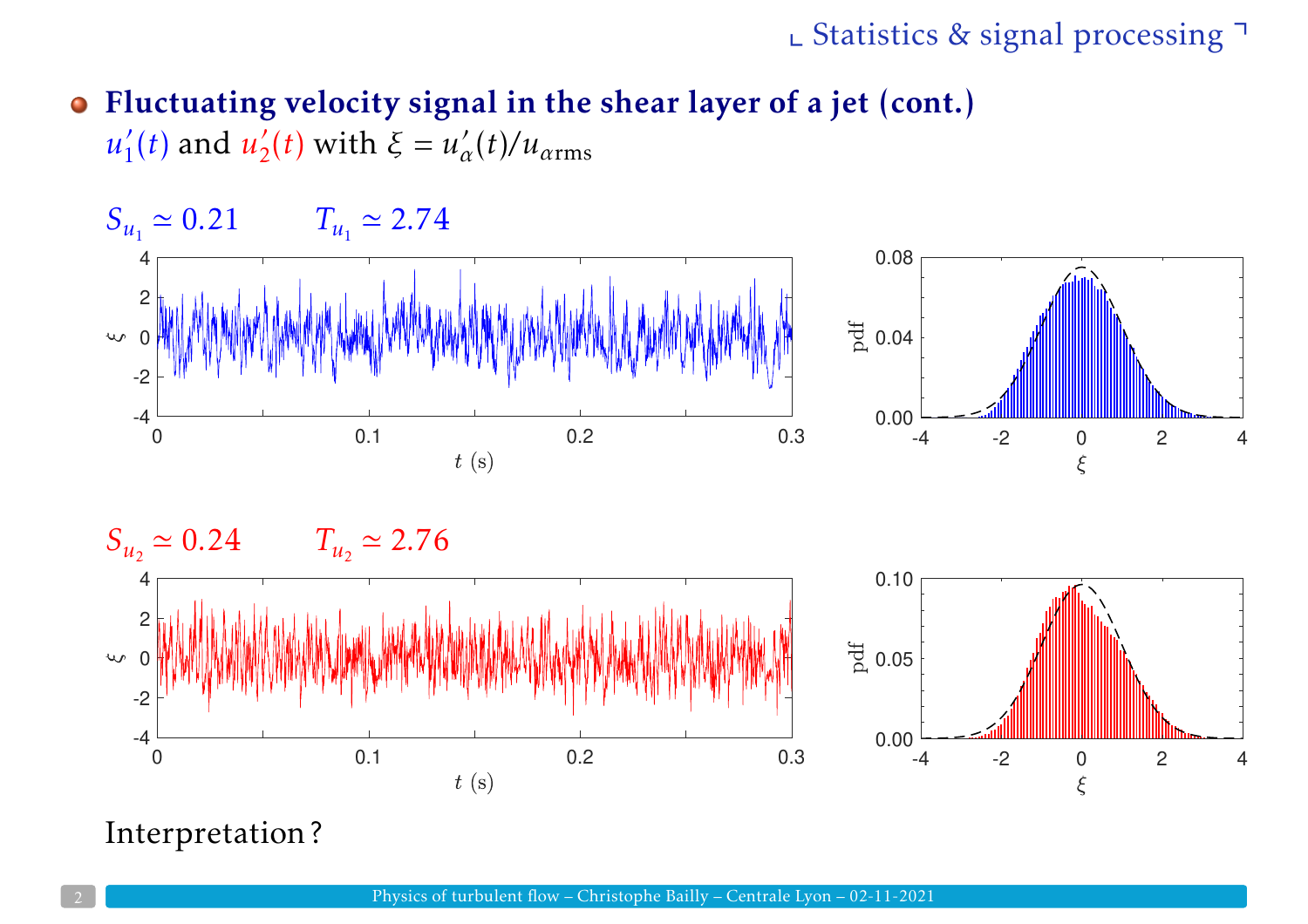### Probability density function (pdf)

For a centered variable  $x'_i \equiv x_i - \bar{X}_i$  of root-mean-square deviation  $x'_{i,\text{rms}} = \sigma_{x_i}$ , the skewness *<sup>S</sup>* and the flatness or kurtosis *<sup>T</sup>* factors are defined by

$$
S_{x_i} \equiv \frac{x_i'^3}{x_{i,\text{rms}}'^3} \qquad T_{x_i} \equiv \frac{x_i'^4}{x_{i,\text{rms}}'^4}
$$

Skewness is <sup>a</sup> measure of the asymmetry of the <sup>p</sup>df about its mean, and flatness is <sup>a</sup> measure of the tailedness of the <sup>p</sup>df.

The reference is the Gaussian (normal) distribution, the <sup>p</sup>df is

$$
p(\xi) = \frac{1}{\sqrt{2\pi}\sigma_{x_i}} \exp\left(-\frac{\xi^2}{2\sigma_{x_i}^2}\right) \qquad x'_{i,\text{rms}} = \sigma_{x_i} \qquad S_{x_i} = 0 \qquad T_{x_i} = 3
$$

$$
1 = \int_{-\infty}^{+\infty} p(\xi) d\xi \qquad \overline{x_i^{\prime n}} = \int_{-\infty}^{+\infty} \xi^n p(\xi) d\xi
$$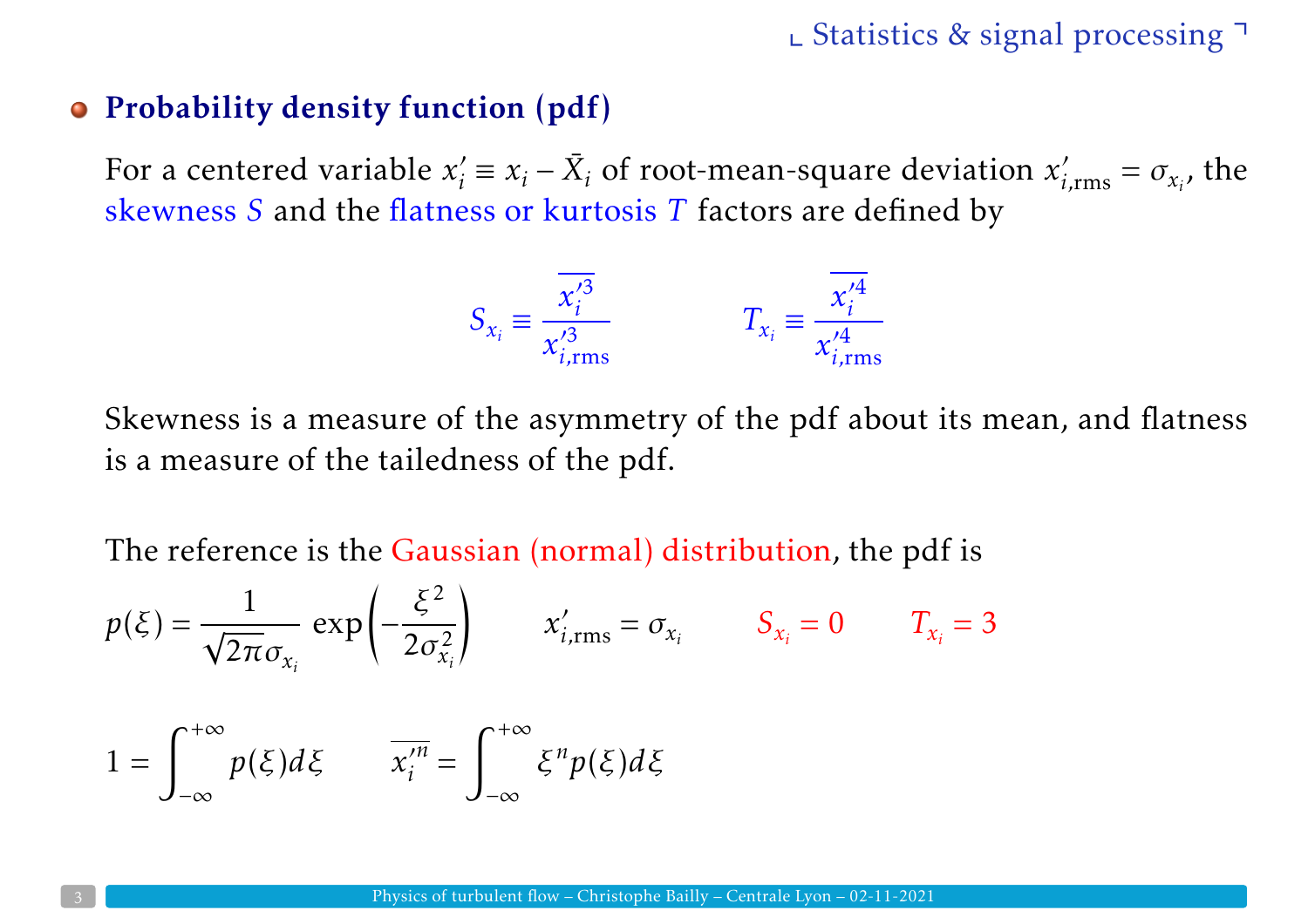# Probability density function (cont.)

$$
\int_{\xi_1}^{\xi_2} p(\xi) d\xi = \frac{\text{nbr of expts in which } \xi_1 \le x'_i \le \xi_2}{\text{total number of expts}}
$$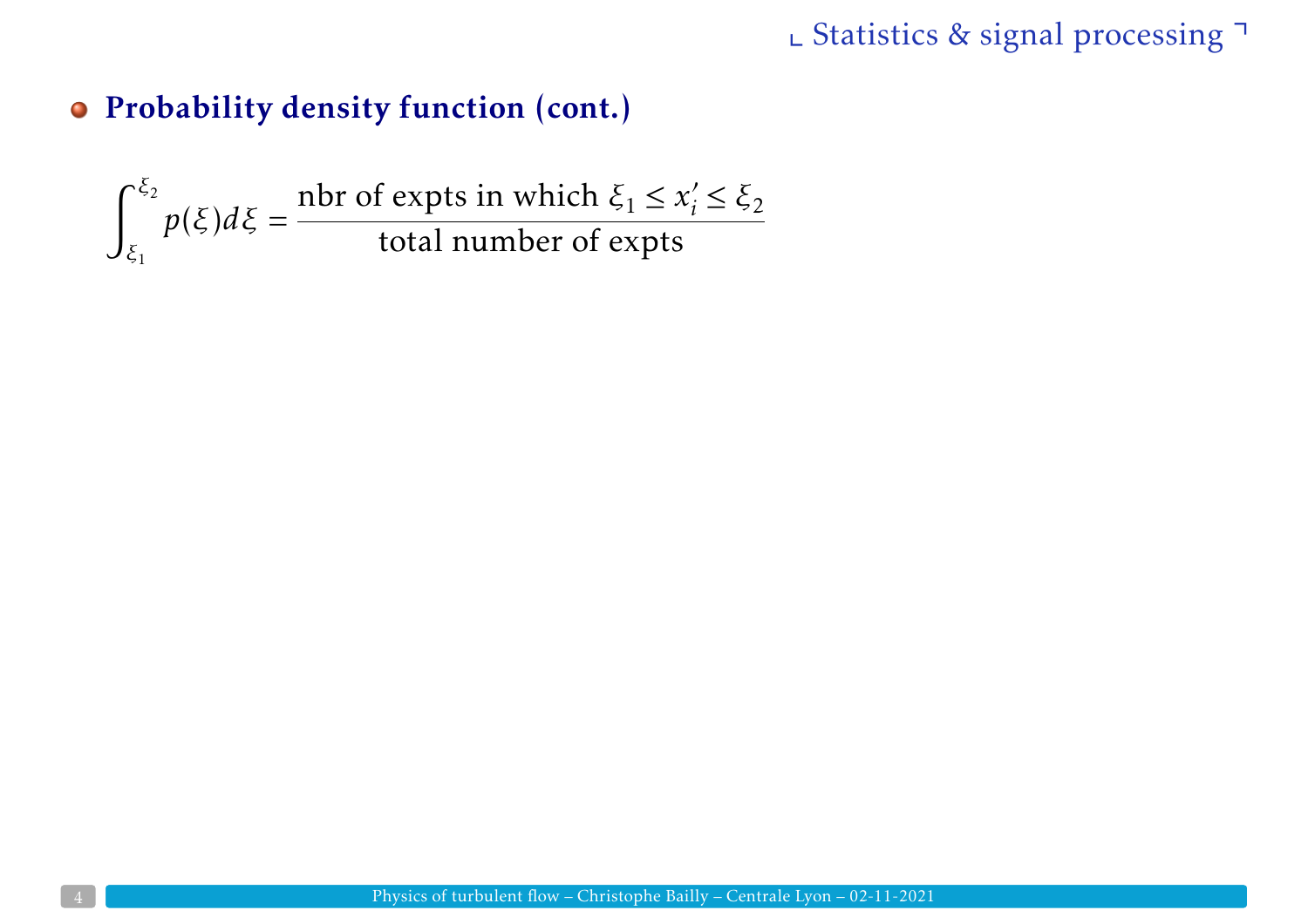Reynolds stress tensor in the shear layer

$$
\frac{\sqrt{|u'_i u'_j|}}{U_j} \simeq \begin{pmatrix} 0.18 & 0.10 & 0.10 \\ 0.10 & 0.14 & - \\ 0.10 & - & 0.13 \end{pmatrix}
$$

- *<sup>u</sup>*′1*u*′2 *<sup>&</sup>gt;* 0, in agreemen<sup>t</sup> with Boussinesq's hypothesis  $-u'_1u'_2 = v_t\partial U_1/\partial x_2$  (okay, at least for the sign!)
- The Schwarz inequality is (must be!) satisfied,  $|u'_1 u'_2|^2 \leq u'^2_1 \times u'^2_2$
- Turbulence intensity  $u'_{1,\rm rms}/U_j \simeq 0.18$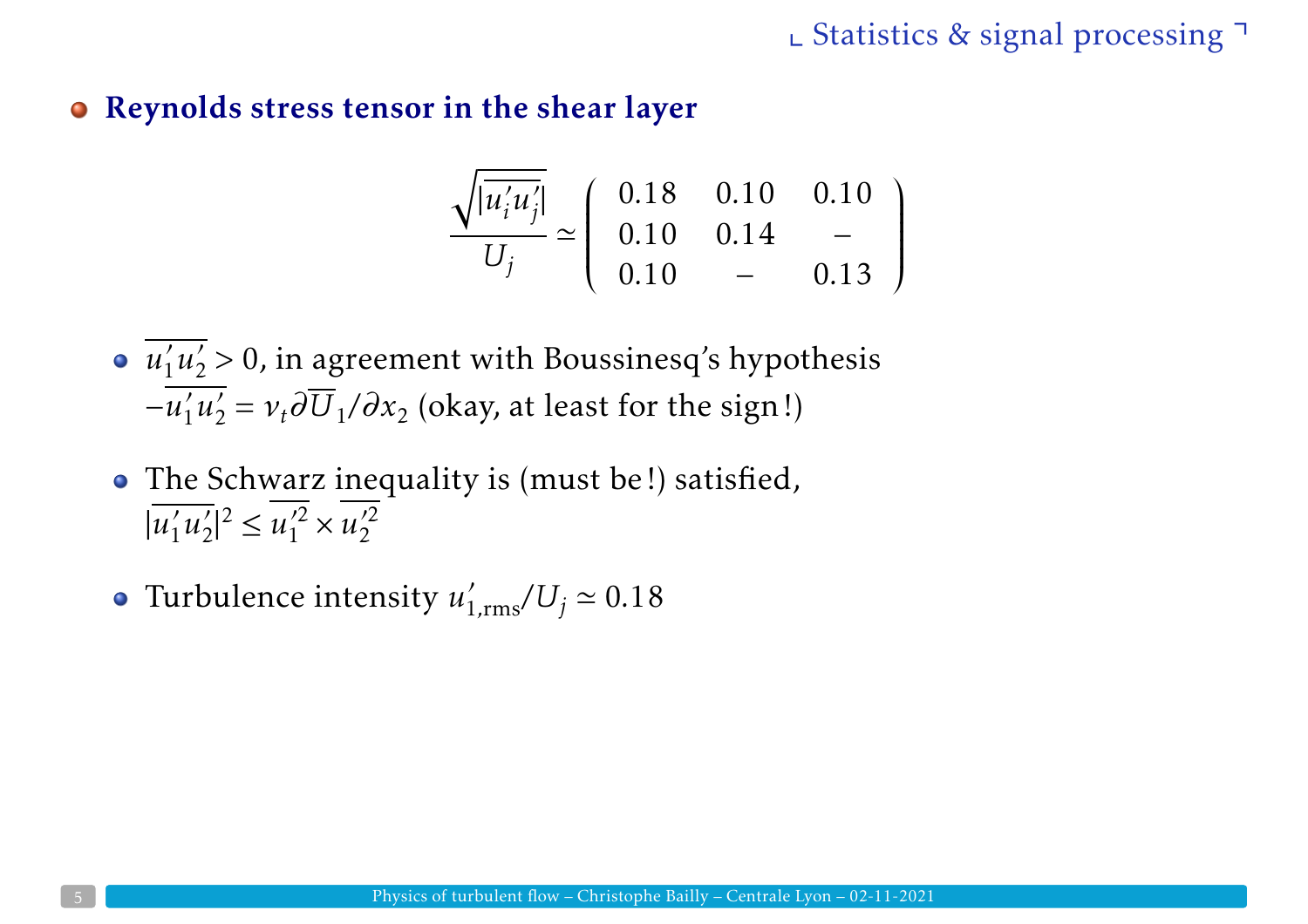# Spectra of  $u'_1$  and  $u'_2$  $f_s = 1/\Delta t = 10^4$  Hz,  $n_{\text{fft}} = 1024$ ,  $\Delta f = f_s/n_{\text{fft}}$ ,  $f_{\text{max}} = f_s/2 = 5$  kHz  $(l_{\eta} \simeq 2.4 \times 10^{-5} \text{ m}, f_{\eta} = 2.6 \times 10^{4} \text{ Hz})$

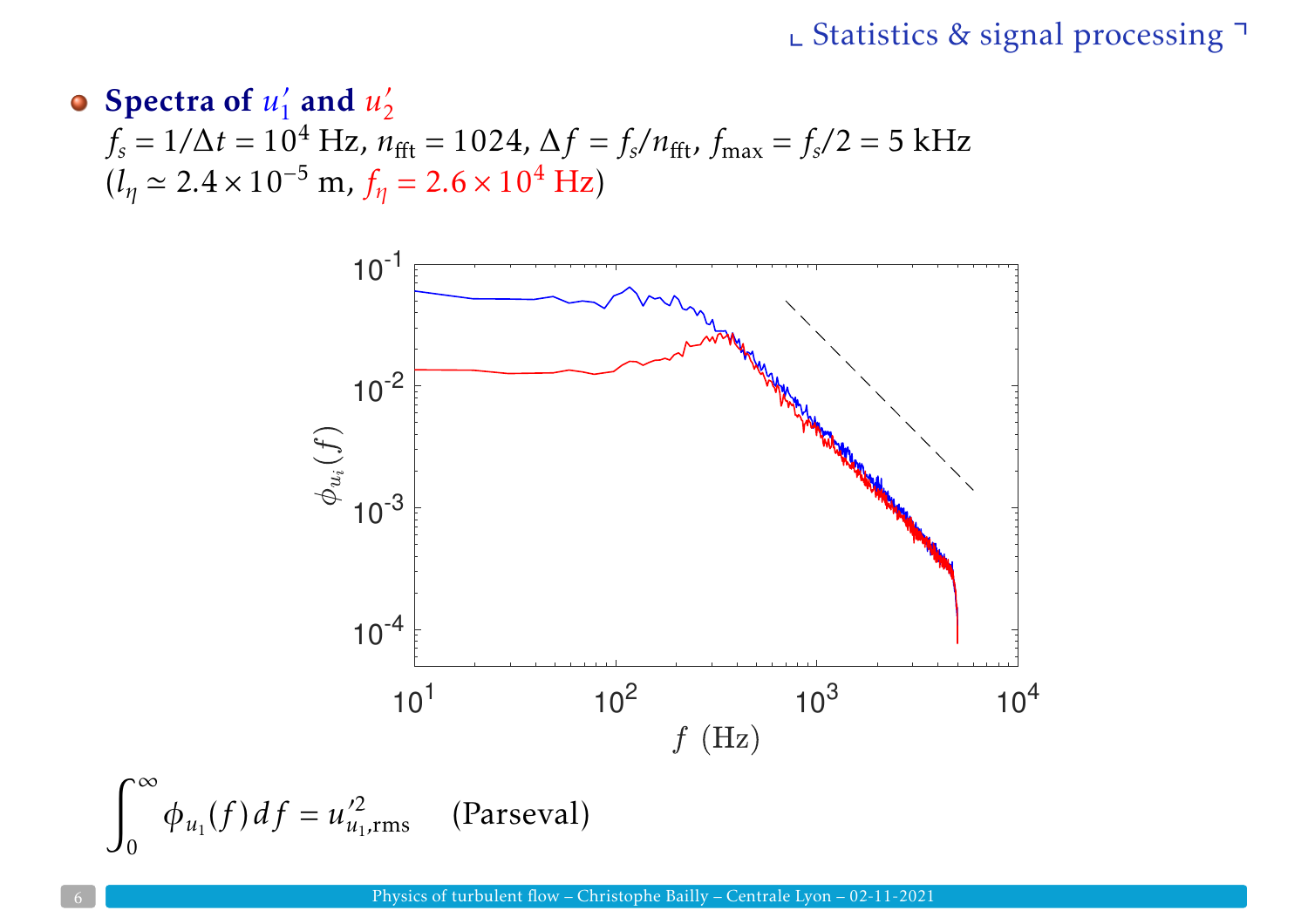# Spectra of  $u'_1$  and  $u'_2$

```
%.. number of points for the Fourier transform
nfft = 1024;
```

```
dt = t(2)-t(1);
fs = 1./dt;
```

```
%.. Power spectral density
window = ones(nfft,1);
noverlap = nfft/2;
```

```
[PSDu f] = pwelch(u, window, noverlap,nfft, 1./dt);PSDu int = trapz(f,PSDu);
```

```
disp(['PSD - Welch E = ', num2str(PSDu_info));
disp(\lceil'df = ',num2str(1/(nfft*dt)),' fmax = ',num2str(1/(2*dt))]);
```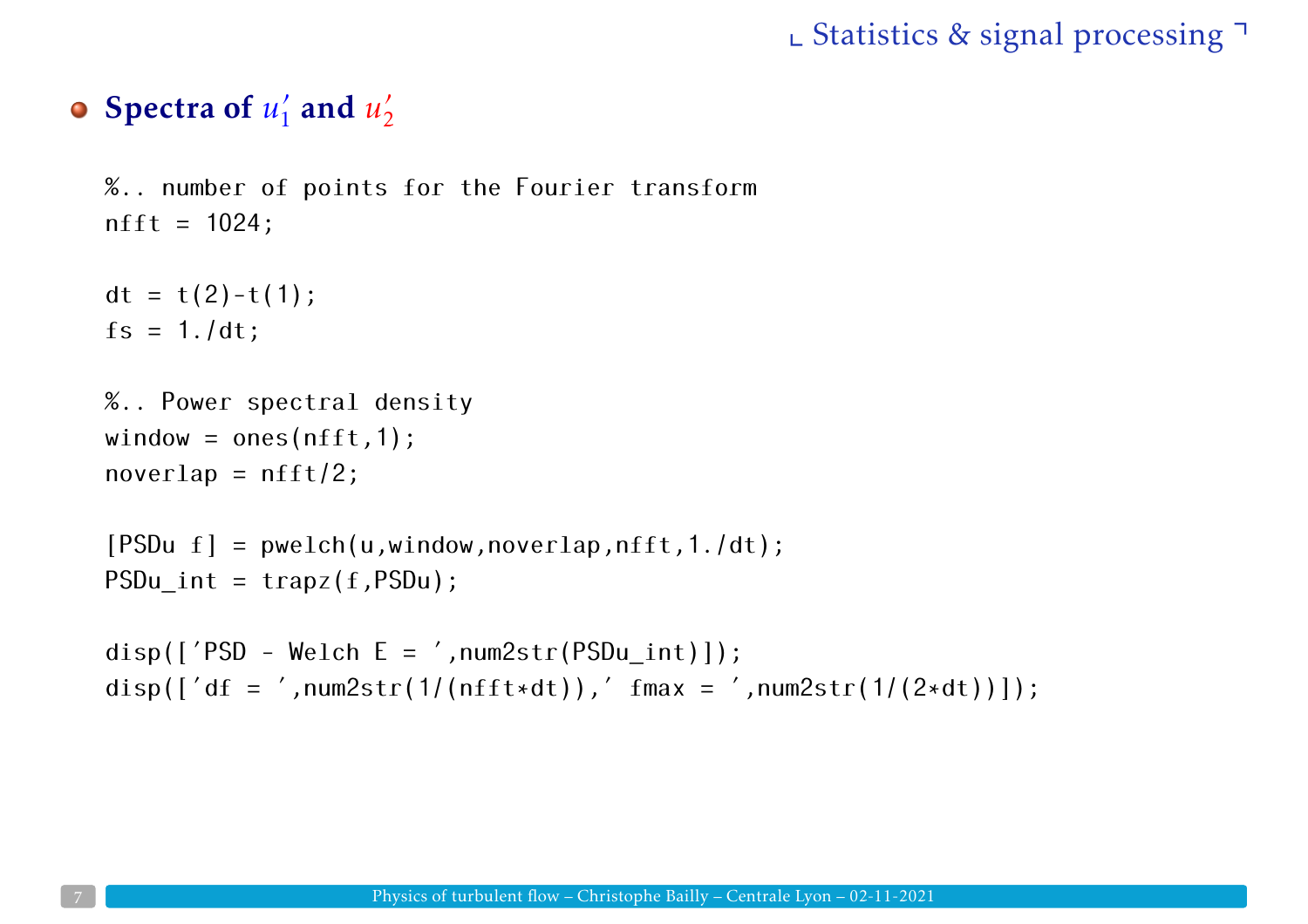### Do not confuse <sup>a</sup> single ff<sup>t</sup> and the power spectral density estimation

FFT<sup>2</sup> of  $u'_{1}(t)$  over  $n_{\text{fft}} = 150000$  points (with all the signal points)  $\mathrm{FFT}^2 \neq \mathrm{PSD}$  power spectral density  $\phi_{u_1u_1}(f)$ !

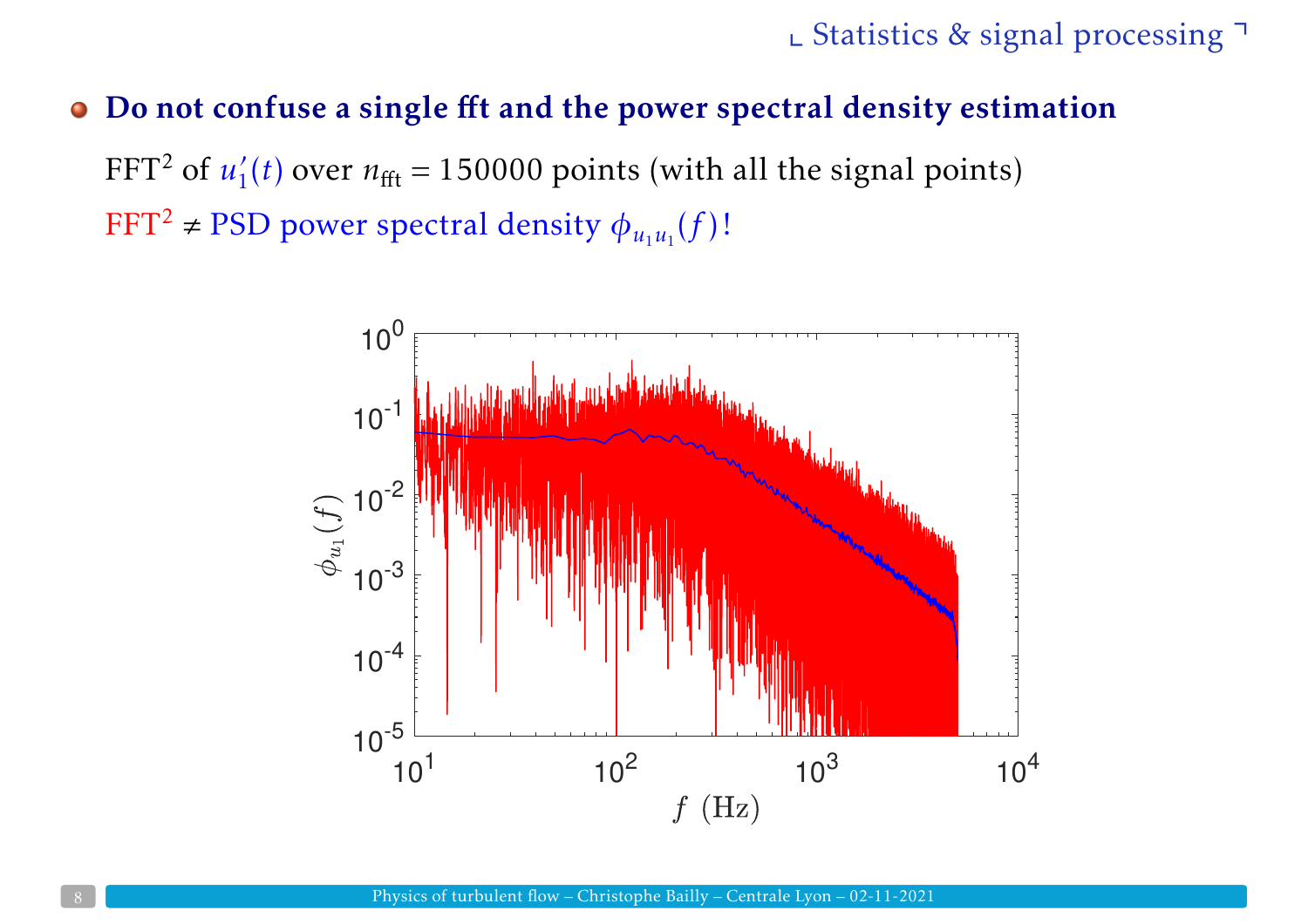# Power spectral density for <sup>a</sup> stationary random process (signal of infinite energy)

Fourier transform calculated for <sup>a</sup> truncated signal of duration *<sup>T</sup>*  $\hat{u}_1(f, k)$  is the DFT of  $u_1(t)$  for the *k*-th block,  $n_K$  block averages

One-sided power spectral density (*f <sup>&</sup>gt;* 0)

$$
\phi_{u_1}(f) = \lim_{T \to \infty} \frac{2}{T} E\left[\hat{u}_1^{\star}(f, k) \hat{u}_1(f, k)\right] \simeq \frac{2}{n_K T} \sum_{k=1}^{n_K} \hat{u}_1^{\star}(f, k) \hat{u}_1(f, k)
$$

$$
\int_0^\infty \phi_{u_1}(f) \, df = u_{u_1, \text{rms}}'^2 \qquad \text{(Parseval)}
$$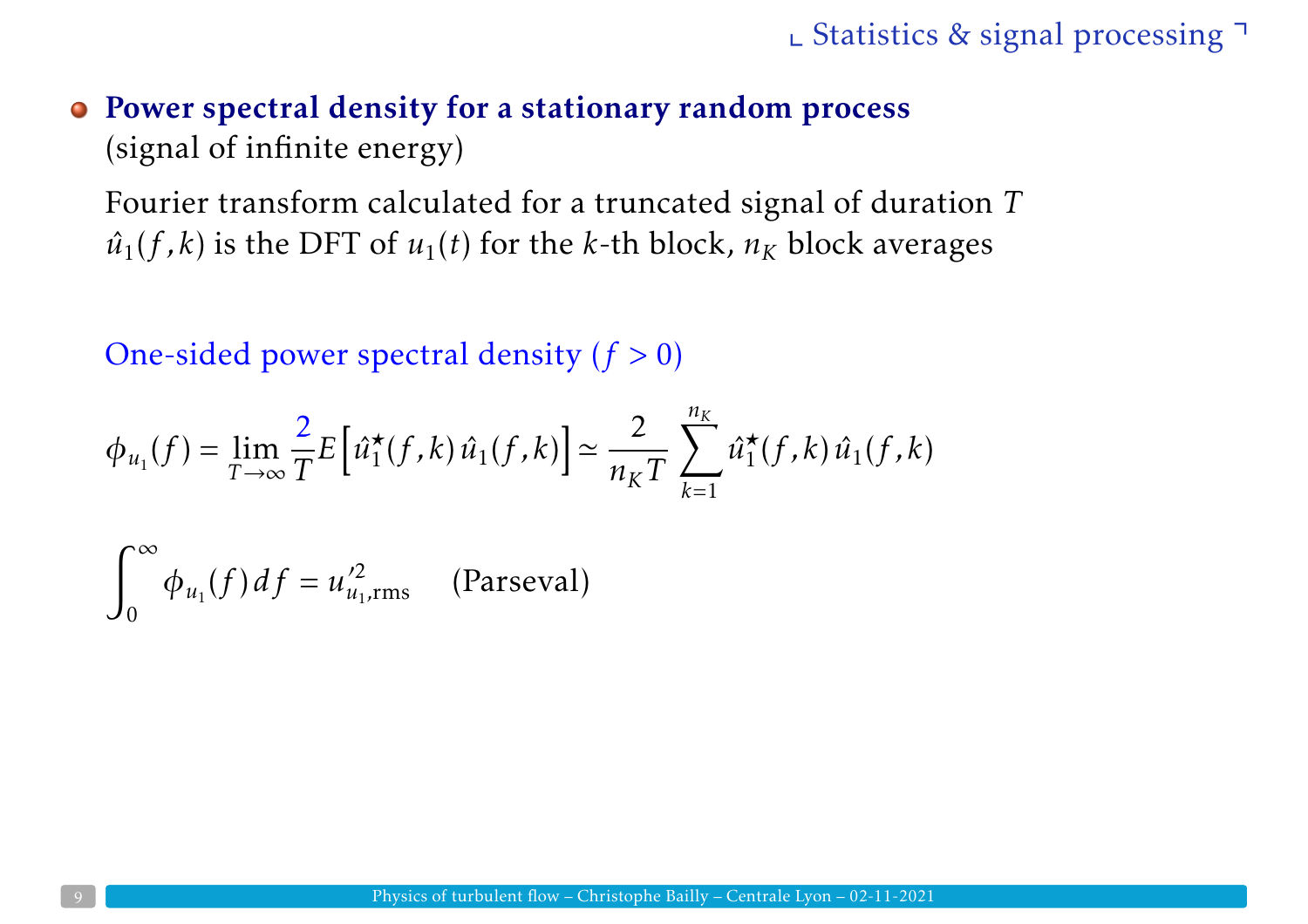# Autocorrelation function of *<sup>u</sup>*′<sup>1</sup>



 $\Theta \simeq 5 \times 10^{-4}$  s,  $\Theta \simeq 0.3D/U_j$  (the integral time  $\Theta$  is not the turbulence lifetime) and the corresponding integral space length  $L_f \simeq \overline{U}_1 \times \Theta \simeq 1.5 \times 10^{-2}$  m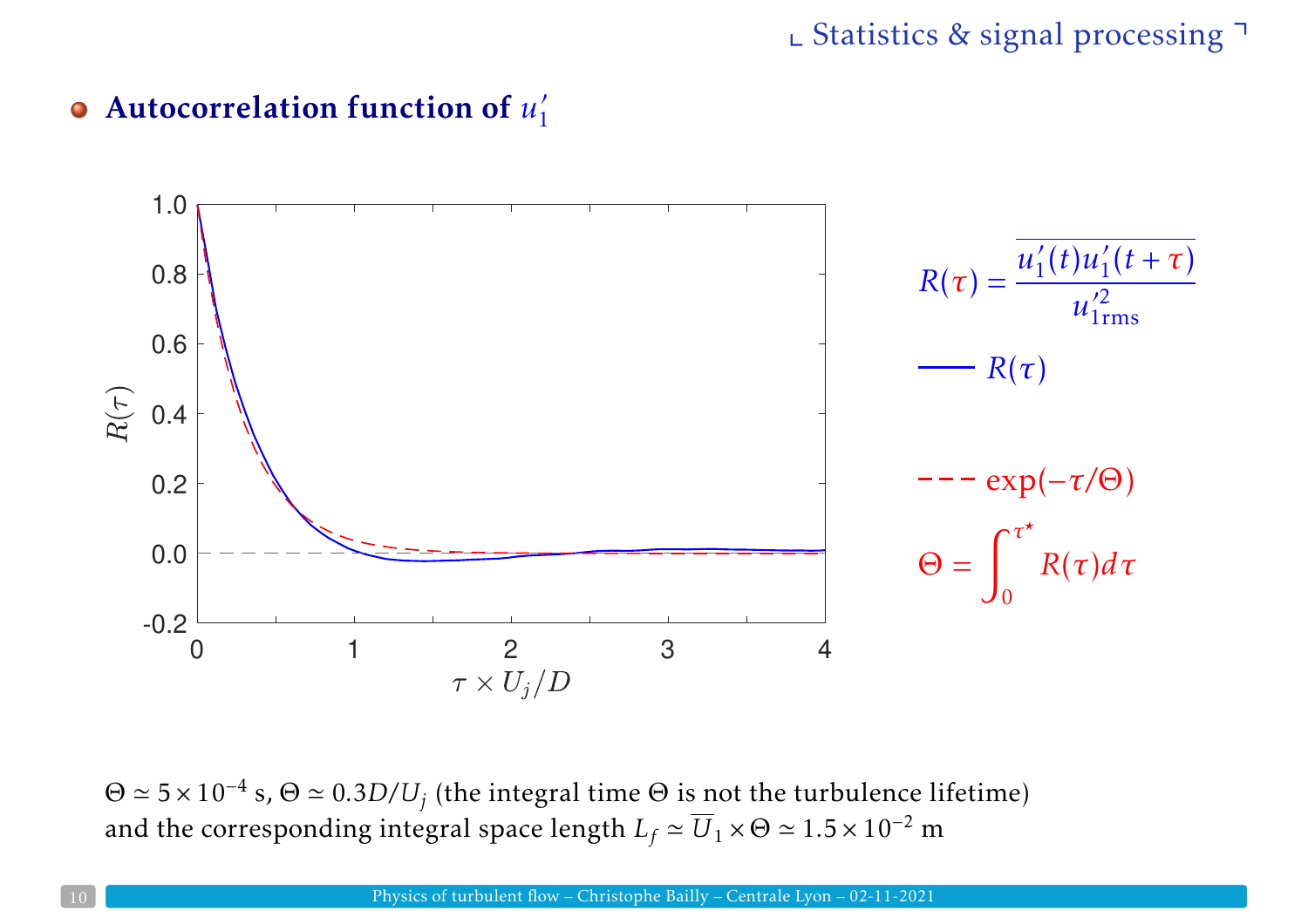# **• Time derivative of**  $u'_1$